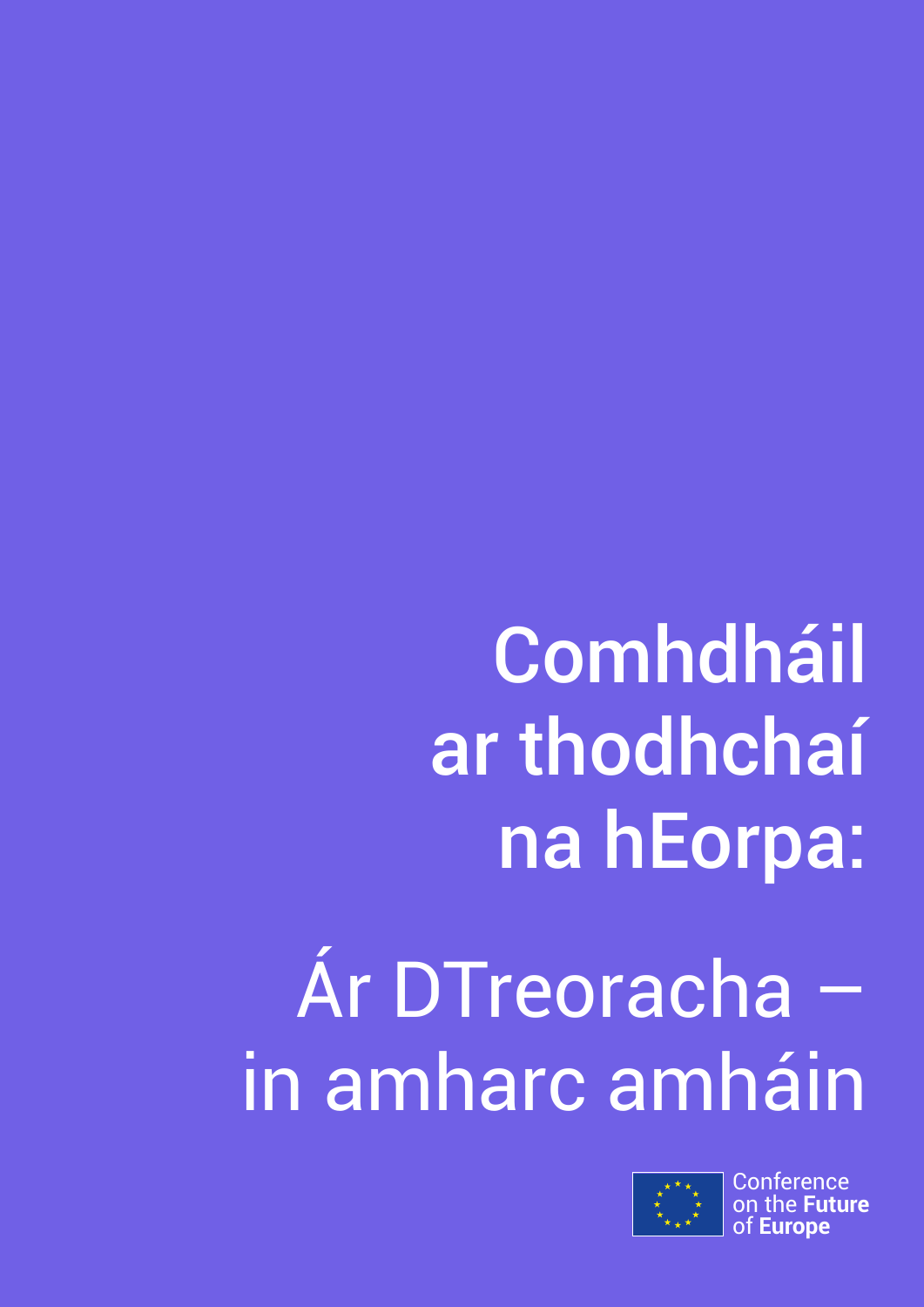# 1

#### MAR GHEALL AR AN gCOMHDHÁIL AR THODHCHAÍ NA hEORPA

Tugann **an Chomhdháil** ar Thodhchaí na hEorpa ardán do shaoránaigh na hEorpa chun **a bhfuil i ndán don Eoraip a phlé agus tuairimí a chur leis**. Tá trí shlí le bheith rannpháirteach ann: do chuid smaointe a roinnt, freastal ar imeacht in aice leat nó ar líne, nó d'imeacht pearsanta agus/nó ar líne féin a eagrú mar chuid den Chomhdháil. Gheofar an fhaisnéis riachtanach uile, lena n-áirítear roinnt treoracha, i do theanga féin ar ardán digiteach ilteangach na Comhdhála **[futurEU.europa.eu](http://futureu.europa.eu/)**.

Seo léargas gairid chun cabhrú leat **tosú ar d'imeacht rannpháirtíochta a eagrú**.

#### CUSPÓIRÍ AN IMEACHTA

- **Comhráite cuiditheacha** a chumasú **faoina bhfuil i ndán don Eoraip**  $\blacksquare$
- Díriú ar **smaointe agus ar réitigh ar fhadhbanna**  $\blacksquare$
- **Comhsmaointe** a fhorbairt i ngrúpaí
- Comhdhearcadh a thógáil ar smaointe, **daoine a chumhachtú** chun smaointe a  $\blacksquare$ chomhroinnt
- **Tuairisciú** ar ardán na Comhdhála **ar bhealach soiléir, ionadaíoch agus macánta**

#### Suíomh

**Go pearsanta agus/**nó **ar líne**, ag brath ar do chúinsí áitiúla

### Roimh an imeacht

#### **Cláraigh ar ardán na Comhdhála**

Gabh chuig **[futurEU.europa.eu](http://futureu.europa.eu)** agus **cuir d'imeacht ar an léarscáil.**

Lean ár [dtreoir](https://futureu.europa.eu/pages/events-steps) mhionsonraithe má tá cabhair uait chuige sin.

**Cuir scéala faoi d'imeacht agus faoin gComhdháil in iúl do dhaoine mórthimpeall ort**  $\blacksquare$ 

Tabhair cuireadh do chairde agus do chomharsana, **déan teagmháil** le grúpaí agus institiúidí áitiúla, agus le spriocghrúpaí nó an pobal i gcoitinne. Scaip an focal ar na **meáin shóisialta** ag úsáid haischlib na Comhdhála **#TheFutureIsYours**

[Léigh na leideanna uainn chun an scéala a scaipeadh ar tuilleadh daoine!](https://futureu.europa.eu/pages/event-organisers)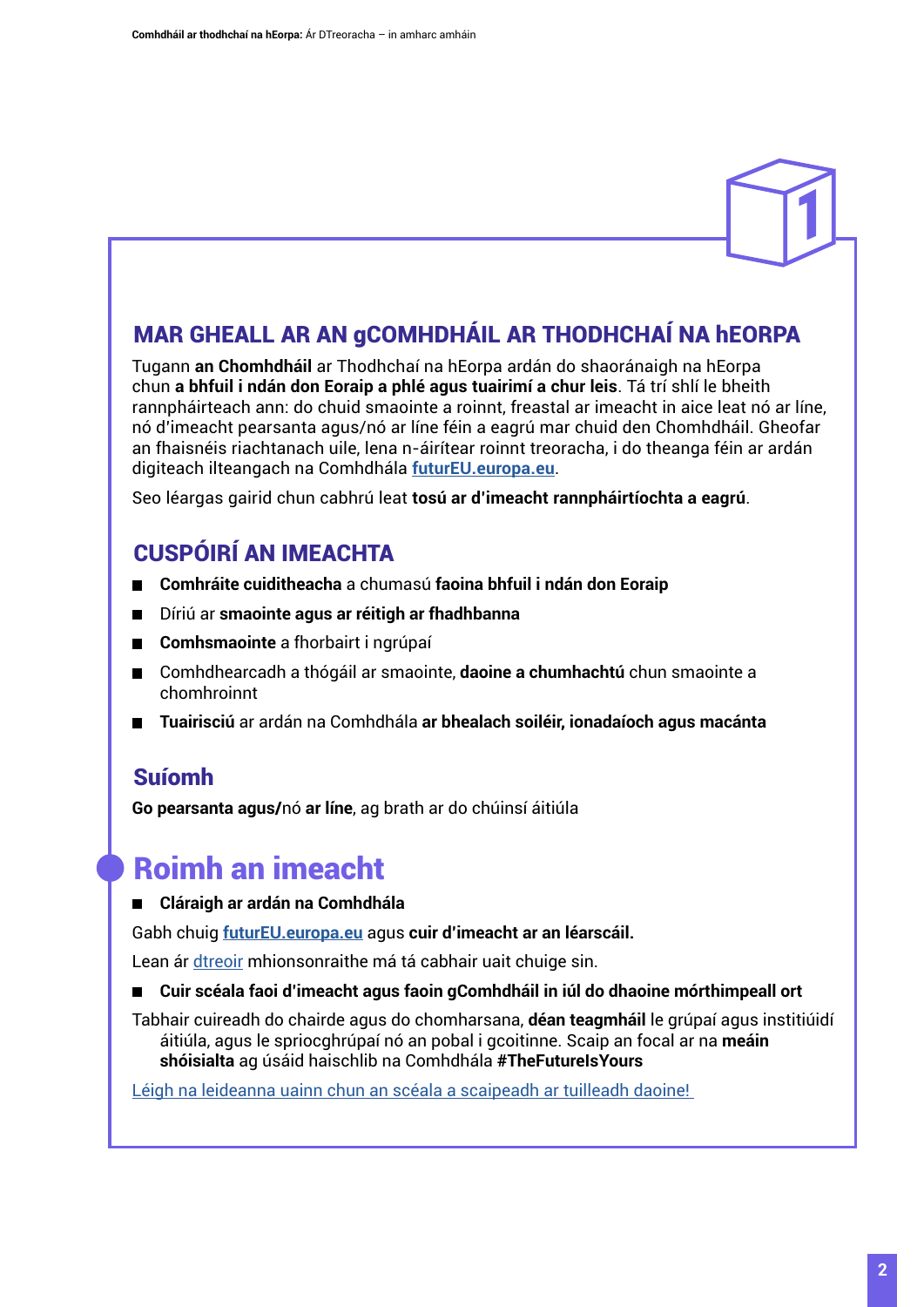

#### Formáid a roghnú

Chun d'imeacht a dhéanamh chomh rannpháirtíoch agus is féidir, molaimid duit formáid a roghnú ina mbeidh **dóthain spáis do phlé agus chun gur féidir leis na rannpháirtithe a dtuairimí a thabhairt.** Faigh moltaí inár [dtreoir](https://futureu.europa.eu/pages/events-steps) speisialta.

#### An spás (digiteach) a ullmhú

**Más imeacht pearsanta í**, leag amach na boird agus na cathaoireacha ar shlí a spreagfaidh rannpháirtíocht (ciorcal/ciorcail, gan aon ardán, srl.) agus bí cinnte go bhfuil cláir agat le cur ar taispeáint.

**Más imeacht digiteach í**, déan cinnte go bhfuil cainéal ann le haghaidh ceisteanna agus tacaíochta teicniúla. Is fiú seomraí d'fho-ghrúpaí a bheith agat chun plé a dhéanamh i ngrúpaí beaga.

#### An fhoireann a ullmhú

.

Chomh maith le duine **a bhreacfaidh síos nótaí** agus duine eile **a choinneoidh súil ar an gcomhrá** (más imeacht digiteach é), déan iarracht **ateangairí** a bheith i láthair más rud é go bhféadfadh fadhb teanga a bheith ann.

Déan iarracht cathaoirleach an tseisiúin agus modhnóir a cheapadh. Le linn díospóireachtaí grúpa, molaimid **modhnóir amháin in aghaidh an ghrúpa** a cheapadh.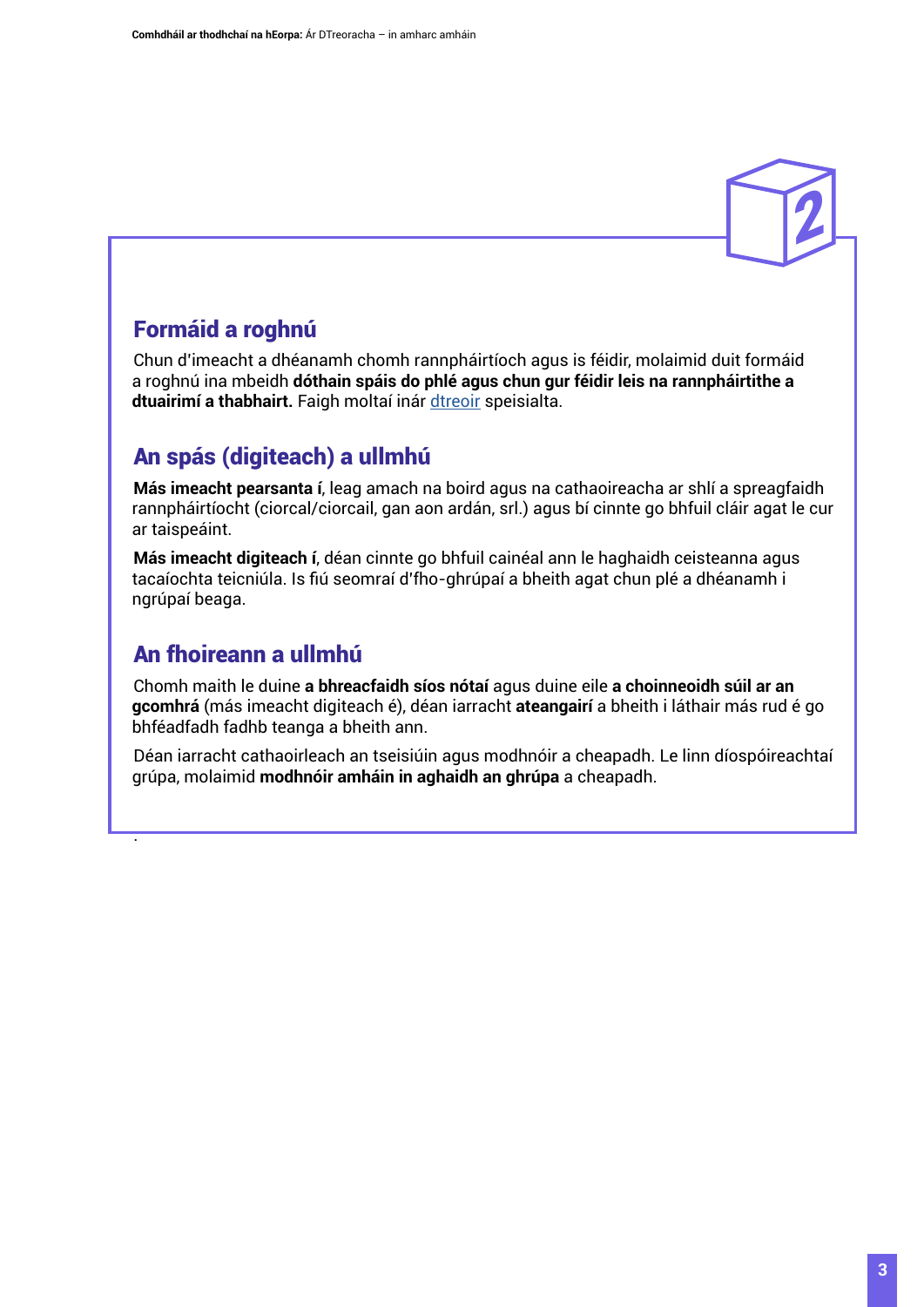## Le linn an imeachta

#### Réamheolas

Nuair a thosaíonn an t-imeacht, mínigh do na rannpháirtithe:

- Cuspóirí na Comhdhála
- Rialacha an imeachta (**féach an Chairt**) agus an modh a roghnaíodh chun an díospóireacht a eagrú
- Conas a rachaidh aiseolas ar phlé an imeachta suas go dtí an leibhéal Eorpach

Iarr **toiliú** i scríbhinn má thógtar grianghraif nó físeáin, agus inis do na rannpháirtithe roimh ré go bhféadtar iad a athúsáid chun críocha na Comhdhála.

#### Leideanna do mhodhnóirí

- Déan cinnte **go bhfaigheann gach duine deis cainte**
- Más gá, cuidigh le rannpháirtithe a gcuid pointí a fhorbairt trí **cheisteanna simplí leantacha** a chur.
- Ná déan athléirmhíniú ar an méid a deir daoine. Má tá amhras ort, fiafraigh díobh cad atá i gceist acu.
- Spreag plé bunaithe ar fhíricí. Má bhíonn easaontas ann, iarr ar na rannpháirtithe na bileoga fíricí éagsúla a úsáid nó glaoch ar shaineolaithe atá i láthair sa seomra chun foinsí éagsúla agus oibiachtúla faisnéise a sholáthar.

#### Ráthóirí

Ná bíodh aon leisce ort cabhair a iarraidh ar rannpháirtithe le nótaí a thógáil agus a thuairisciú. Mar shampla, is féidir leat iarraidh ar bheirt rannpháirtithe achoimre ar thorthaí agus ar mholtaí an imeachta a phrofáil.

3